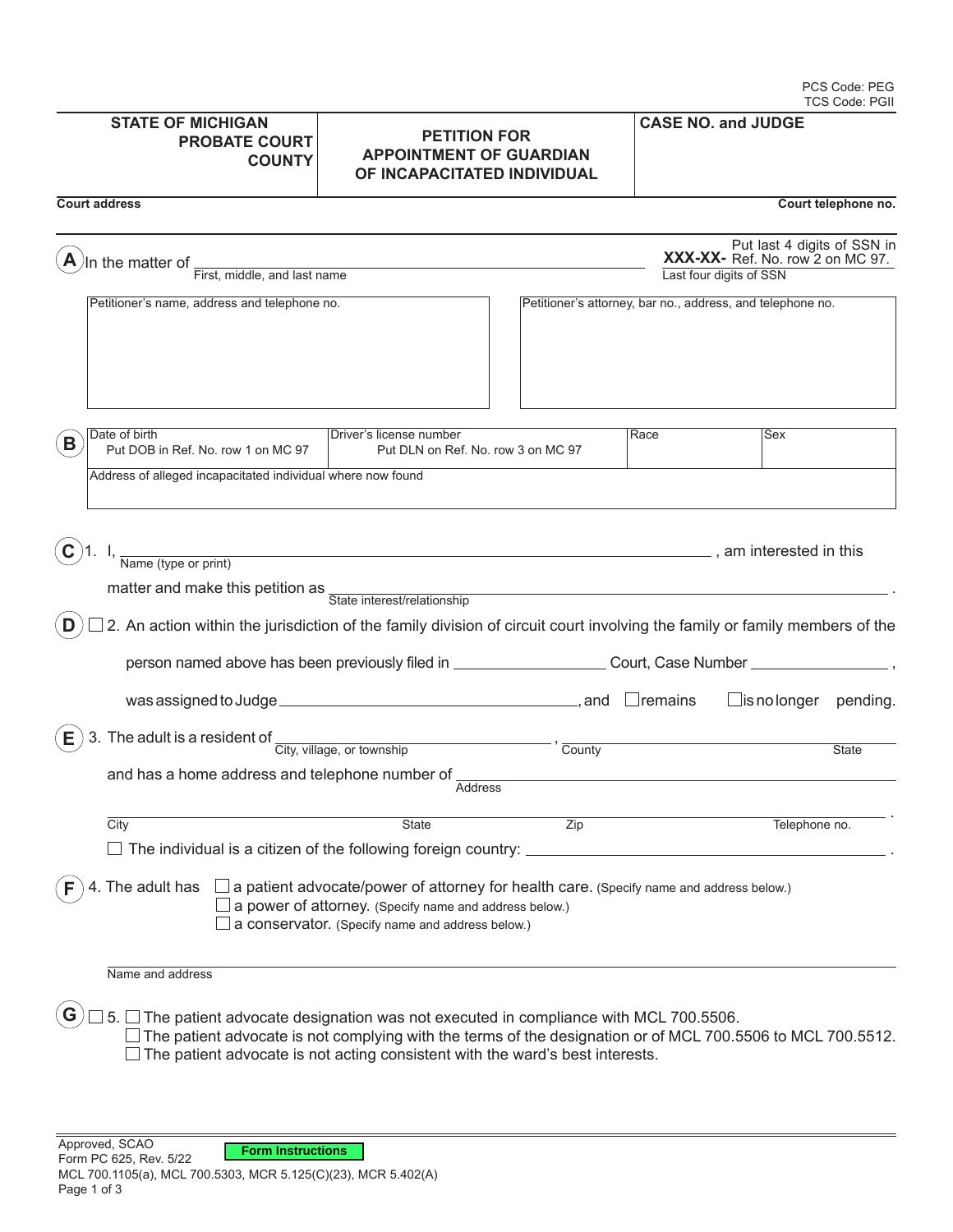| Page 2 of 3 | Petition for Appointment of Guardian of Incapacitated Individual (5/22)                                                                                                                                                                                                                                                                                                                                                                                                                            |                           |                |                                        |     |                                                                                   |
|-------------|----------------------------------------------------------------------------------------------------------------------------------------------------------------------------------------------------------------------------------------------------------------------------------------------------------------------------------------------------------------------------------------------------------------------------------------------------------------------------------------------------|---------------------------|----------------|----------------------------------------|-----|-----------------------------------------------------------------------------------|
| H           | 6. The adult lacks sufficient understanding or capacity to make or communicate informed decisions because of<br>mental illness.                                                                                                                                                                                                                                                                                                                                                                    | $\Box$ mental deficiency. |                | $\Box$ physical illness or disability. |     |                                                                                   |
|             | $\Box$ chronic intoxication.                                                                                                                                                                                                                                                                                                                                                                                                                                                                       | $\Box$ chronic drug use.  |                |                                        |     |                                                                                   |
|             | 7. Specific facts about the adult's recent condition or conduct that lead me to believe the adult needs a guardian are<br>(Attach a separate sheet if more space is needed.)                                                                                                                                                                                                                                                                                                                       |                           |                |                                        |     |                                                                                   |
|             | 8. The name, address, and telephone number of the person/agency (if any) who currently has care and custody of the                                                                                                                                                                                                                                                                                                                                                                                 |                           |                |                                        |     |                                                                                   |
|             | adult are ____                                                                                                                                                                                                                                                                                                                                                                                                                                                                                     |                           |                |                                        |     |                                                                                   |
|             | 9. The adult<br>$\Box$ is not<br>$\Box$ is                                                                                                                                                                                                                                                                                                                                                                                                                                                         |                           |                |                                        |     | entitled to receive Veterans Administration benefits. The Veterans Administration |
|             | 10. The alleged incapacitated individual has<br>$\Box$ a spouse whose name and address are listed below.<br>$\Box$ adult child(ren) whose name(s) and address(es) are listed below.<br>$\Box$ living parent(s) whose name(s) and address(es) are listed below.<br>$\Box$ no spouse, adult child(ren), or parent(s). The names and addresses of presumptive heirs are listed below.<br>none of the above (must notify Attorney General - see instructions for the address of the Attorney General). |                           |                |                                        |     |                                                                                   |
|             | <b>NAME</b>                                                                                                                                                                                                                                                                                                                                                                                                                                                                                        | <b>RELATIONSHIP</b>       |                | <b>ADDRESS AND TELEPHONE NUMBER</b>    |     |                                                                                   |
|             |                                                                                                                                                                                                                                                                                                                                                                                                                                                                                                    |                           | Street address |                                        |     |                                                                                   |
|             |                                                                                                                                                                                                                                                                                                                                                                                                                                                                                                    |                           | City           | State                                  | Zip | Telephone No.                                                                     |
|             |                                                                                                                                                                                                                                                                                                                                                                                                                                                                                                    |                           | Street address |                                        |     |                                                                                   |
|             |                                                                                                                                                                                                                                                                                                                                                                                                                                                                                                    |                           | City           | <b>State</b>                           | Zip | Telephone No.                                                                     |
|             |                                                                                                                                                                                                                                                                                                                                                                                                                                                                                                    |                           | Street address |                                        |     |                                                                                   |
|             |                                                                                                                                                                                                                                                                                                                                                                                                                                                                                                    |                           | City           | <b>State</b>                           | Zip | Telephone No.                                                                     |
|             |                                                                                                                                                                                                                                                                                                                                                                                                                                                                                                    |                           | Street address |                                        |     |                                                                                   |
|             |                                                                                                                                                                                                                                                                                                                                                                                                                                                                                                    |                           | City           | <b>State</b>                           | Zip | Telephone No.                                                                     |
|             |                                                                                                                                                                                                                                                                                                                                                                                                                                                                                                    |                           | Street address |                                        |     |                                                                                   |
|             |                                                                                                                                                                                                                                                                                                                                                                                                                                                                                                    | Nominated                 |                |                                        |     |                                                                                   |
|             |                                                                                                                                                                                                                                                                                                                                                                                                                                                                                                    | guardian                  | City           | State                                  | Zip | Telephone No.                                                                     |